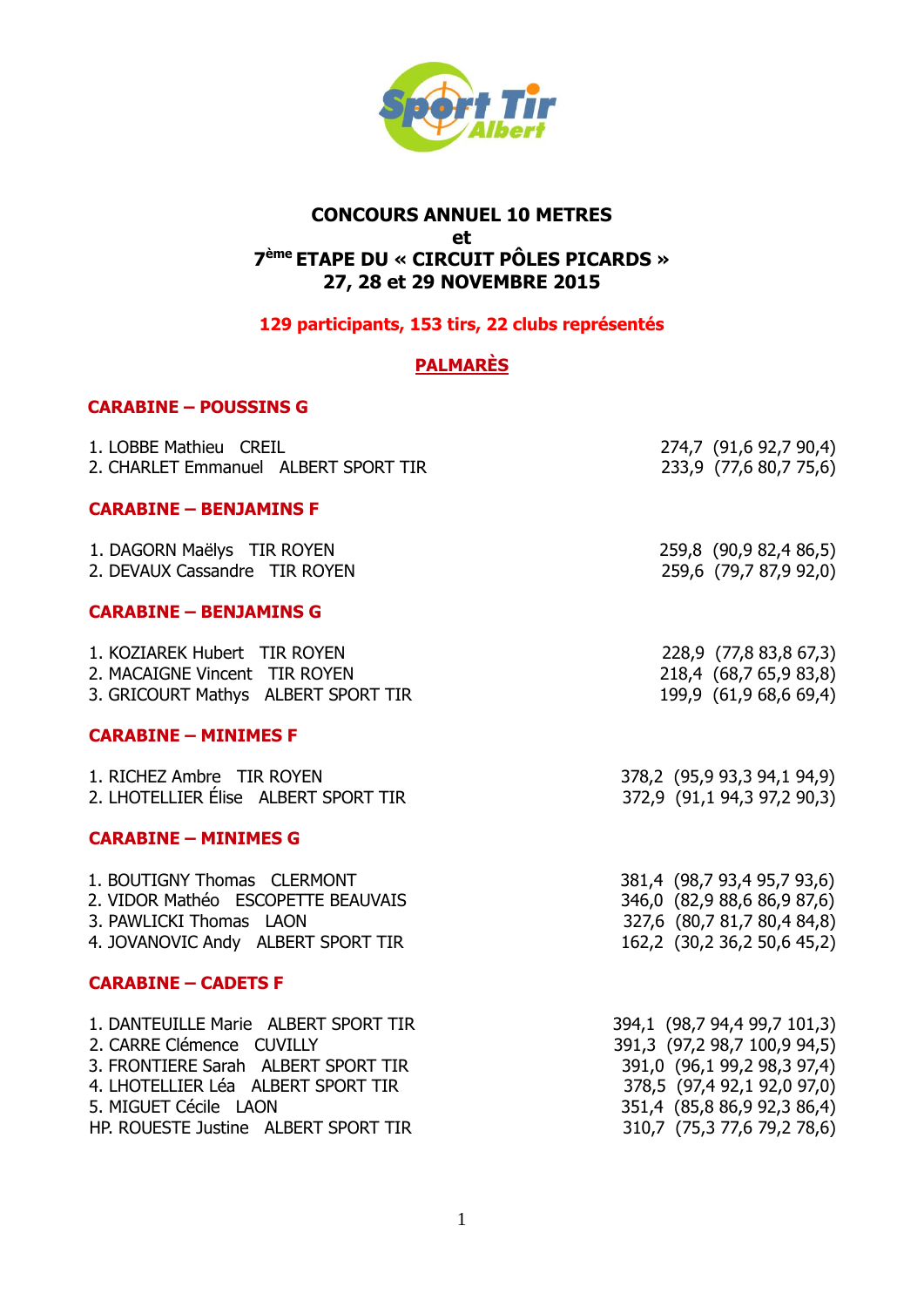#### **CARABINE – CADETS G**

| 1. ANCELIN Valentin TIR ROYEN<br>2. DEVAUX Edward TIR ROYEN<br>3. MARIONNEAU Thomas CUVILLY                                                                                                | 573,7 (94,6 94,1 99,7 94,8 95,5 95,0)<br>561,7 (88,8 91,9 92,8 97,3 95,8 95,1)<br>555,7 (91,7 87,4 96,8 95,9 90,6 93,3)                                                                      |
|--------------------------------------------------------------------------------------------------------------------------------------------------------------------------------------------|----------------------------------------------------------------------------------------------------------------------------------------------------------------------------------------------|
| <b>CARABINE - JUNIORS F</b>                                                                                                                                                                |                                                                                                                                                                                              |
| 1. LESAINT Cyndie ESCOPETTE BEAUVAIS<br>2. BOULONGNE Mélanie TIR ROYEN                                                                                                                     | 405,9 (99,5 101,5 102,9 101,9)<br>400,3 (101,2 100,7 102,6 95,8)                                                                                                                             |
| <b>CARABINE - JUNIORS G</b>                                                                                                                                                                |                                                                                                                                                                                              |
| 1. AVISSE Audric A.A.E. ESTREBOEUF                                                                                                                                                         | 595,0 (99,8 101,7 101,8 98,9 96,9 95,9)                                                                                                                                                      |
| <b>CARABINE - DAMES 1</b>                                                                                                                                                                  |                                                                                                                                                                                              |
| 1. TRIOUX Marlène CUVILLY<br>2. STANCZAK Carole CUVILLY<br>3. PION Émilie CLERMONT<br>4. DA COSTA Cindy TIR ROYEN<br>5. BARBIER Marie-Laure ALBERT SPORT TIR<br>6. RICHEZ Sandra TIR ROYEN | 401,9 (98,2 101,1 101,5 101,1)<br>394,4 (100,5 98,6 98,0 97,3)<br>393,5 (98,5 96,9 100,0 98,1)<br>391,6 (99,7 93,8 97,9 100,2)<br>333,4 (84,5 78,6 87,3 83,0)<br>313,6 (81,7 81,5 79,9 70,5) |

#### **CARABINE – DAMES 2**

1. POINTURIER Marylène AMIENS TIR 358,7 (87,5 91,8 91,0 88,4) 2. COMMERE Lorette TIR ROYEN 305,6 (74,5 77,3 76,8 77,1)

#### **CARABINE – DAMES 3**

| 1. VIENNE Christine CUVILLY |  |
|-----------------------------|--|
| 2. TRIOUX Geneviève CUVILLY |  |
| 3. OUDELET Astrid VOUEL     |  |

## **CARABINE – SENIORS 1**

10. DUBIGNY Christophe VOUEL 519,8 (77,3 88,8 94,1 84,6 91,1 83,9)

- -

7. DEPREZ Carole ALBERT SPORT TIR 302,5 (76,8 70,0 79,6 76,1)

380,8 (94,4 94,7 95,7 96,0) 355,0 (88,9 87,7 90,3 88,1) 308,4 (79,3 76,1 75,2 77,8)

1. DOS SANTOS Christophe CUVILLY 616,9 (103,0 102,3 102,9 102,6 104,0 102,1) 2. DOS SANTOS Sébastien CUVILLY 604,7 (98,8 103,5 99,3 99,7 102,0 101,4) 3. CARRE Dominique CUVILLY 594,4 (100,5 97,8 96,7 101,0 99,9 98,5) 4. VASSEUR Mathieu CUVILLY 593,8 (99,8 99,4 102,3 100,9 95,2 96,2) 5. BOITEL Mickaël CUVILLY 587,9 (96,3 97,1 96,5 98,2 97,7 102,1) 6. RIQUIER Davy VOUEL 586,9 (97,9 96,6 101,4 96,2 97,6 97,2) 7. FAIVRE Denis LAON 585,0 (96,4 96,2 98,1 97,6 98,5 98,2) 8. BOURNAZEL Kevin PONTOISE 584,2 (97,5 96,7 93,6 100,4 97,1 98,9) HP. COCQUET Julien ALBERT SPORT TIR 562,0 (90,5 99,5 93,2 94,3 93,5 91,0) 9. ANGIBAUD Nicolas AMIENS TIR 525,8 (91,1 89,3 87,1 84,3 85,0 89,0)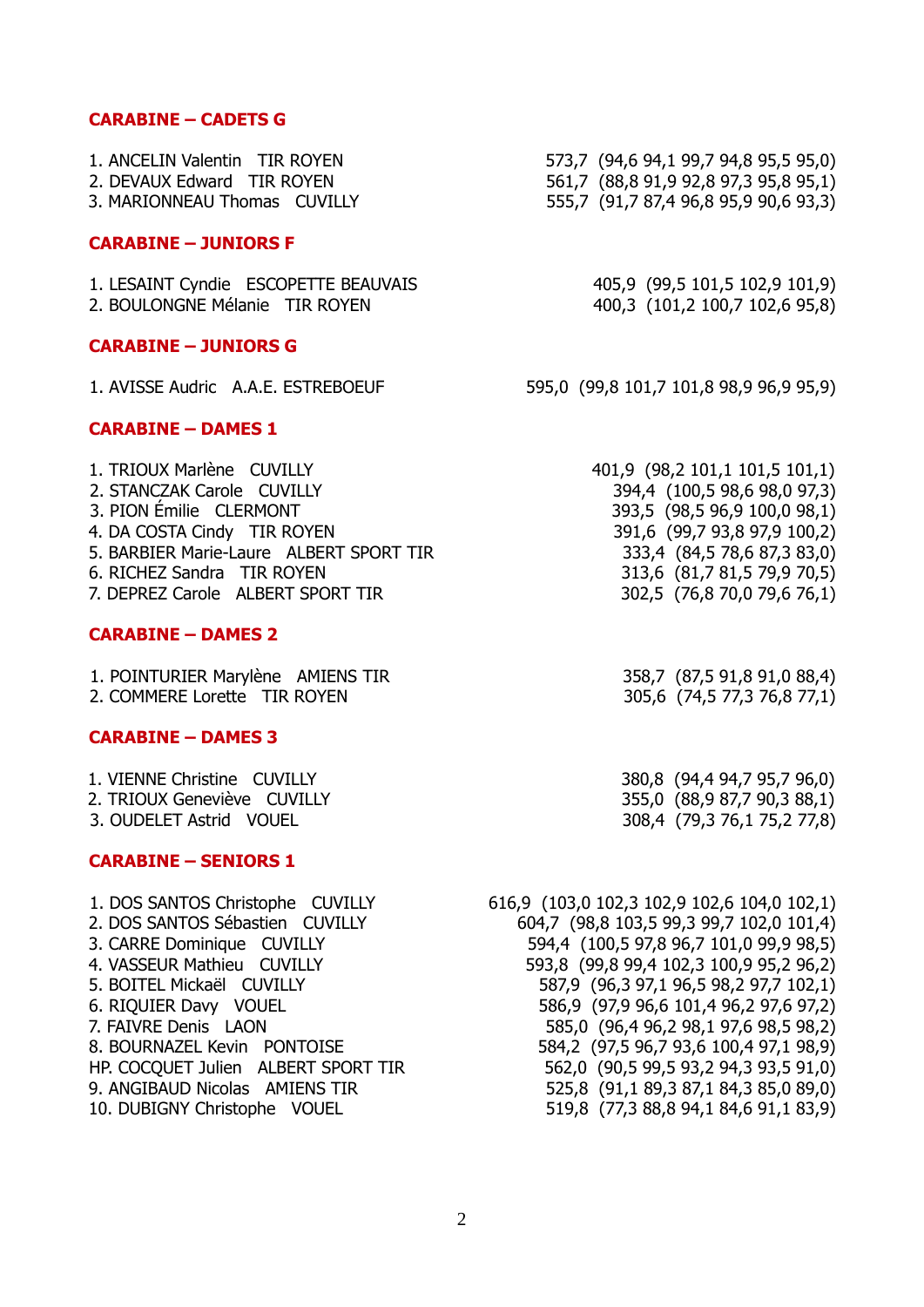# **CARABINE – SENIORS 2**

| 1. REMY Philippe TIR ROYEN<br>2. PINGEOT Gérard TIR ROYEN<br>3. CAUDRON Philippe GUISE<br>4. MATAGNE Laurent MARGNY-LES-COMPIEGNE<br>5. JEAN Laurent ST JUST EN CHAUSSEE<br>6. CAMUS Mickaël ALBERT SPORT TIR                                                                                | 590,3 (95,2 97,1 99,7 99,2 100,9 98,2)<br>551,8 (88,4 91,5 93,6 81,6 99,1 97,6)<br>543,3 (87,1 92,8 88,6 98,1 92,3 84,4)<br>510,1 (86,2 92,7 83,1 86,6 83,4 78,1)<br>479,9 (75,3 87,3 78,1 75,9 76,7 86,6)<br>358,8 (61,0 51,4 55,6 48,8 77,6 64,4)                                                         |
|----------------------------------------------------------------------------------------------------------------------------------------------------------------------------------------------------------------------------------------------------------------------------------------------|-------------------------------------------------------------------------------------------------------------------------------------------------------------------------------------------------------------------------------------------------------------------------------------------------------------|
| <b>CARABINE - SENIORS 3</b>                                                                                                                                                                                                                                                                  |                                                                                                                                                                                                                                                                                                             |
| 1. BERSILLON Jean-Paul SAINT-QUENTIN<br>2. VIENNE Jacques CUVILLY<br>3. SCAO Michel PONTOISE<br>4. TRIOUX Jean-Claude CUVILLY<br>5. HORVILLE Guy DOULLENS<br>6. VINCENT Lucien SAINT-QUENTIN<br>7. LEPROUT Guy CUVILLY<br>8. FIEFVET Noël SAINT-QUENTIN<br>9. GRICOURT Joël ALBERT SPORT TIR | $568,7 (97,491,892,995,497,493,8)$<br>560,5 (88,995,490,898,393,4937)<br>555,9 (88,986,590402)<br>532,1 (84,6 84,7 91,3 93,3 92,8 85,4)<br>525,9 (89,1 88,6 87,7 84,7 82,5 93,3)<br>519,3 (78,0 91,2 85,6 86,9 84,2 93,4)<br>518,6 (78,8 90,3 88,4 84,5 91,5 85,1)<br>351,7 (65,3 52,6 49,3 67,9 52,2 64,4) |
| <b>PISTOLET - POUSSINS G</b>                                                                                                                                                                                                                                                                 |                                                                                                                                                                                                                                                                                                             |
| 1. LOBBE Mathieu CREIL                                                                                                                                                                                                                                                                       | 254 (90 80 84)                                                                                                                                                                                                                                                                                              |
| <b>PISTOLET - BENJAMINS G</b>                                                                                                                                                                                                                                                                |                                                                                                                                                                                                                                                                                                             |
| 1. THOMAS Quentin ALBERT SPORT TIR                                                                                                                                                                                                                                                           | 226 (79 72 75)                                                                                                                                                                                                                                                                                              |
| <b>PISTOLET - MINIMES G</b>                                                                                                                                                                                                                                                                  |                                                                                                                                                                                                                                                                                                             |
| 1. DHENAIN Théo ALBERT SPORT TIR                                                                                                                                                                                                                                                             | 341 (84 84 86 87)                                                                                                                                                                                                                                                                                           |
| <b>PISTOLET - CADETS F</b>                                                                                                                                                                                                                                                                   |                                                                                                                                                                                                                                                                                                             |
| 1. PECOURT Justine ALBERT SPORT TIR                                                                                                                                                                                                                                                          | 358 (90 87 91 90)                                                                                                                                                                                                                                                                                           |
| <b>PISTOLET - CADETS G</b>                                                                                                                                                                                                                                                                   |                                                                                                                                                                                                                                                                                                             |
| 1. DUMONT Axel ALBERT SPORT TIR<br>2. BURONFOSSE Antoine GUISE<br>3. CHARLET Alexandre ALBERT SPORT TIR<br>4. HUE Jean-Christophe ALBERT SPORT TIR<br>5. DESACHY Lucas TIR ROYEN<br>6. COPIN Antoine ALBERT SPORT TIR<br>7. THOMAS Adrian ALBERT SPORT TIR<br><b>PISTOLET - JUNIORS F</b>    | 550 (92 90 89 93 93 93)<br>525 (84 82 90 89 87 93)<br>523 (88 92 85 86 84 88)<br>513 (80 88 85 85 88 87)<br>507 (86 85 83 84 83 86)<br>505 (76 92 85 83 84 85)<br>445 (80 64 75 75 77 74)                                                                                                                   |

1. MOURIN Caroline GUISE 355 (91 87 89 88)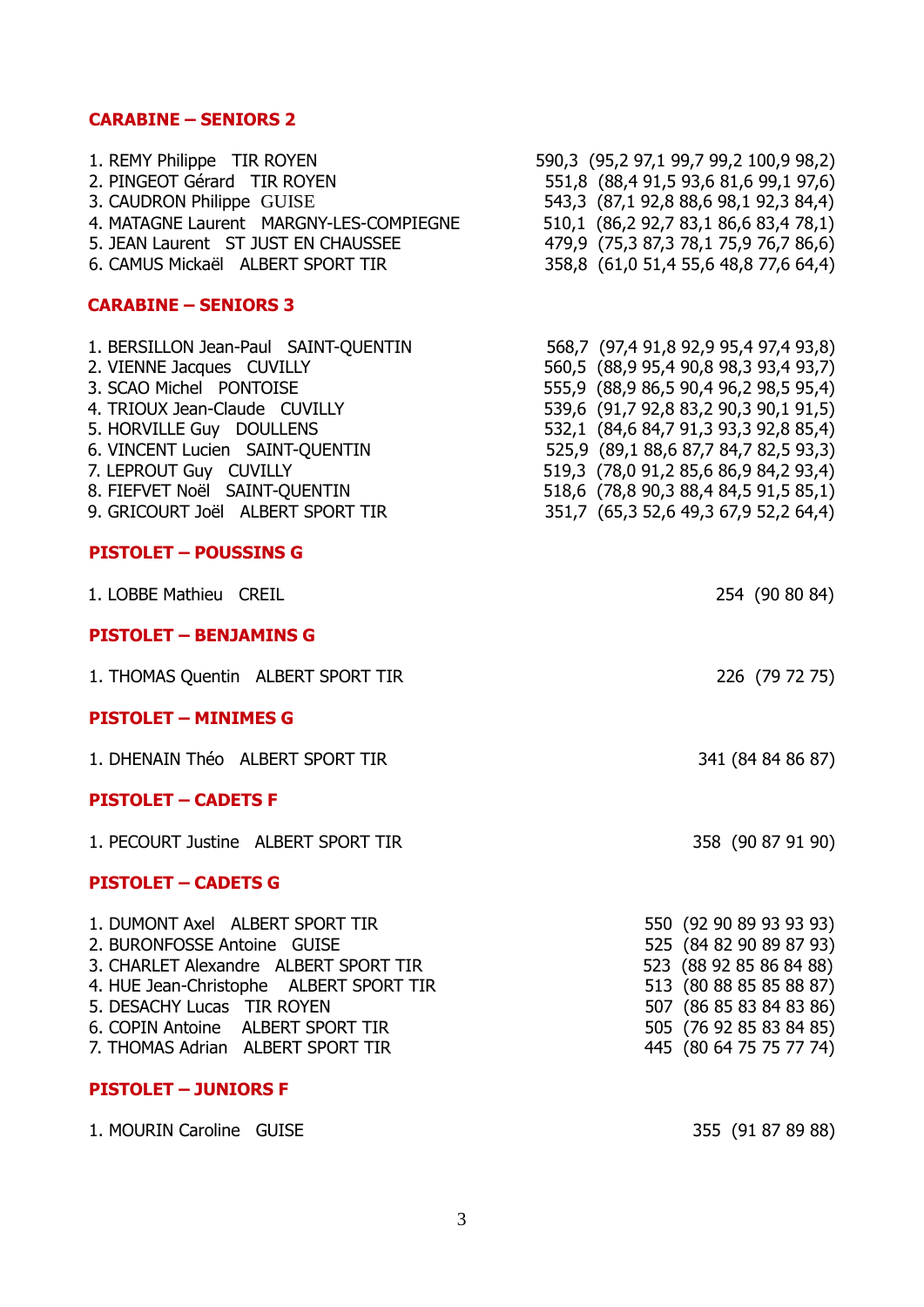## **PISTOLET – DAMES 2**

| 1. SHAMMEL Évelyne CREIL              | 371 (89 93 93 96) |
|---------------------------------------|-------------------|
| 2. BERRY Isabelle GOUVIEUX            | 347 (86 84 88 89) |
| HP. TREPTE Christine ALBERT SPORT TIR | 340 (82 90 86 82) |
| 3. LESCALIER France GOUVIEUX          | 315 (78 84 74 79) |

#### **PISTOLET – DAMES 3**

| 1. VRAY Gabriella CHATEAU-THIERRY | 345 (89 82 88 86) |
|-----------------------------------|-------------------|
| 2. DEFRANCE Nadine AUTEUIL        | 343 (86 85 89 83) |
| 3. JACOB Danièle AMIENS TIR       | 331 (84 82 82 83) |
| 4. GUILLOT Michèle CREIL          | 322 (80 78 81 83) |

### **PISTOLET – SENIORS 1**

| 1. LOBBE Charles-Henry CREIL             | 561 (95 92 92 93 97 92) |  |  |  |
|------------------------------------------|-------------------------|--|--|--|
| 2. DENIS Corentin ALBERT SPORT TIR       | 554 (93 92 90 94 93 92) |  |  |  |
| 3. VINCIATI Mickaël MARGNY LES COMPIEGNE | 551 (95 91 93 93 91 88) |  |  |  |
| 3. MOLINILLO Mickaël CREIL               | 544 (95 86 93 89 91 90) |  |  |  |
| 4. POUSSARD Christophe ALBERT SPORT TIR  | 521 (89 89 84 88 82 89) |  |  |  |
| 5. LHOTELLIER Guillaume ALBERT SPORT TIR | 499 (86 71 81 87 88 86) |  |  |  |
| 6. LESCALIER Laurent GOUVIEUX            | 495 (79 84 88 80 82 82) |  |  |  |
| 7. CABRAL Paulo GOUVIEUX                 | 494 (83 84 77 84 86 80) |  |  |  |
| 8. DESACHY Dominique TIR ROYEN           | 493 (85 88 77 78 84 81) |  |  |  |
| 10. FRONTIERE Raymond ALBERT SPORT TIR   | 488 (81 87 82 78 76 84) |  |  |  |
| 11. DUPONT Cédric CLERMONT               | 471 (67 78 81 77 87 81) |  |  |  |

### **PISTOLET – SENIORS 2**

| 1. RONNELLE Xavier ALBERT SPORT TIR | 550 (93 93 91 89 89 95) |  |  |  |
|-------------------------------------|-------------------------|--|--|--|
| 2. FENDORF Xavier TIR ROYEN         | 535 (88 89 89 92 85 92) |  |  |  |
| 3. MORRIS Gilles ALBERT SPORT TIR   | 535 (91 90 90 87 89 88) |  |  |  |
| 4. BOURNAZEL Marc-Louis CREIL       | 534 (85 88 87 92 95 87) |  |  |  |
| 5. LAMBERT Daniel LA FERE           | 534 (91 92 87 86 93 85) |  |  |  |
| 6. MEZZAROBBA Jean-Baptiste LAON    | 533 (87 84 93 86 93 90) |  |  |  |
| 7. VOCHELLE Alain ALBERT SPORT TIR  | 530 (92 89 84 89 94 82) |  |  |  |
| 8. BRECY Marc TIR ROYEN             | 528 (85 88 87 89 87 92) |  |  |  |
| 9. LEGAY Francis ALBERT SPORT TIR   | 528 (83 88 89 88 94 86) |  |  |  |
| 10. RUET Christophe LAON            | 526 (87 91 87 86 88 87) |  |  |  |
| 11. CRETOT Pascal U.S.C. MONTDIDIER | 523 (85 86 88 91 85 88) |  |  |  |
| 12. PEJU Marc GOUVIEUX              | 523 (87 85 83 89 92 87) |  |  |  |
| 13. DUMONT Patrick ALBERT SPORT TIR | 518 (83 84 90 87 89 85) |  |  |  |
| 14. PINGEOT Gérard TIR ROYEN        | 515 (90 81 88 78 89 89) |  |  |  |
| 15.KLUCK Frédéric TIR ROYEN         | 511 (91 82 87 84 81 86) |  |  |  |
| 16.ANCELIN Bruno TIR ROYEN          | 508 (83 80 87 86 88 84) |  |  |  |
| 17. OBLET Michel LAON               | 508 (89 85 83 82 85 84) |  |  |  |
| 18.LABUR Bruno ALBERT SPORT TIR     | 483 (87 88 78 74 77 79) |  |  |  |
| 19. JONNEAUX Nicolas LAON           | 466 (80 75 77 78 85 71) |  |  |  |
| 20. WEISS Michael ALBERT SPORT TIR  | 453 (68 78 77 79 75 76) |  |  |  |
| 21. HUGOT Frédéric LAON             | 449 (62 76 78 78 75 80) |  |  |  |
| 22. PETIT Didier ALBERT SPORT TIR   | 448 (75 69 65 75 82 82) |  |  |  |

|                                                                                                                                                        | 347<br>340<br>315                                                                                                                                                                                                                                                                                                                                                                                                                                              |             |       | (86 84 88 89)<br>(82 90 86 82)<br>(78847479)            |
|--------------------------------------------------------------------------------------------------------------------------------------------------------|----------------------------------------------------------------------------------------------------------------------------------------------------------------------------------------------------------------------------------------------------------------------------------------------------------------------------------------------------------------------------------------------------------------------------------------------------------------|-------------|-------|---------------------------------------------------------|
|                                                                                                                                                        | 345<br>343<br>331<br>322                                                                                                                                                                                                                                                                                                                                                                                                                                       |             |       | (89828886)<br>(86 85 89 83)<br>(84828283)<br>(80788183) |
| 561<br>554<br>551<br>544<br>521<br>499<br>495<br>494<br>493<br>488<br>471                                                                              | (95 92 92 93 97 92)<br>(93 92 90 94 93 92)<br>(95 91 93 93 91 88)<br>(95 86 93 89 91 90)<br>(89 89 84 88 82 89)<br>(867181878886)<br>(79 84 88 80 82 82)<br>(83 84 77 84 86 80)<br>(85 88 77 78 84 81)<br>(81 87 82 78 76 84)<br>(677881778781)                                                                                                                                                                                                                |             |       |                                                         |
| 550<br>535<br>535<br>534<br>534<br>533<br>530<br>528<br>528<br>526<br>523<br>523<br>518<br>515<br>511<br>508<br>508<br>483<br>466<br>453<br>449<br>448 | (93 93 91 89 89 95)<br>(88 89 89 92 85 92)<br>(91 90 90 87 89 88)<br>(85 88 87 92 95 87)<br>(919287869385)<br>(87 84 93 86 93 90)<br>(92 89 84 89 94 82)<br>(85 88 87 89 87 92)<br>(83 88 89 88 94 86)<br>(87 91 87 86 88<br>(85 86 88 91 85 88)<br>(87 85 83 89 92 87)<br>(83 84 90 87 89<br>(90 81 88 78 89<br>(91)<br>(83 80 87 86 88<br>(89 85 83 82 85 84)<br>(87 88 78 74 77 79)<br>(80 75 77 78 85 71)<br>(68 78 77<br>(627678787580)<br>(756965758282) | 82 87 84 81 | 79 75 | 87)<br>85)<br>89)<br>86)<br>84)<br>76)                  |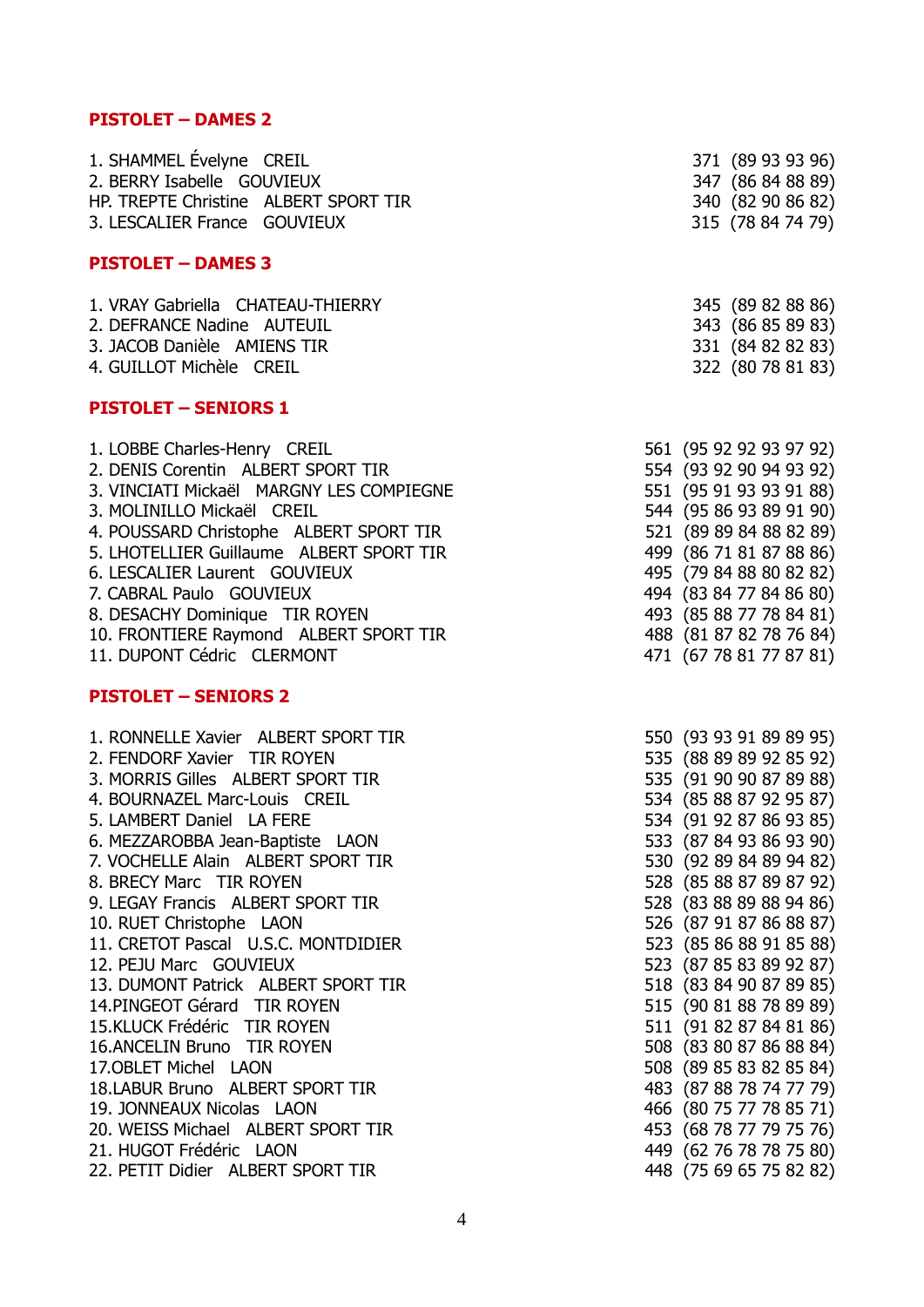# **PISTOLET – SENIORS 3**

| 1. PEREZ Jean Michel CLERMONT<br>2. MAILLE René AMIENS TIR | 541 (92 91 90 87 89 92)<br>529 (84 80 93 93 90 89) |  |  |
|------------------------------------------------------------|----------------------------------------------------|--|--|
| 3. DROUIN Jean Claude CHATEAU THIERRY                      | 527 (87 84 90 91 87 88)                            |  |  |
| 4. VALVEKENS Daniel ALBERT SPORT TIR                       | 524 (84 88 86 85 87 94)                            |  |  |
| 5. GAUDEFROY Philippe ALBERT SPORT TIR                     | 523 (88 92 79 84 91 89)                            |  |  |
| 6. KREUZ Gérard ALBERT SPORT TIR                           | 522 (85 85 89 84 87 92)                            |  |  |
| 7. CASTUERAS Jean CLUB DE TIR DE ROLLOT                    | 518 (85 86 85 92 86 84)                            |  |  |
| 8. DHENAIN Jack ALBERT SPORT TIR                           | 517 (82 88 94 81 88 84)                            |  |  |
| 9. AITTOUARES Alain CLERMONT                               | 510 (79 84 89 90 86 82)                            |  |  |
| 10. KOLODZIEJEZYK Michel LAON                              | 509 (84 82 87 85 88 83)                            |  |  |
| 11. DEFRANCE Michel AUTEUIL                                | 485 (88 73 87 82 78 77)                            |  |  |
| 12. VRAY Michel CHATEAU THIERRY                            | 475 (75 78 81 87 77 77)                            |  |  |
| 13. LEFEBVRE Gérard ALBERT SPORT TIR                       | 423 (76 70 62 65 73 77)                            |  |  |

## **PISTOLET STANDARD 5 COUPS 10 M – JEUNES**

| 1. DUMONT Axel ALBERT SPORT TIR         | 365 (44 45 47 47 47 44 43 48) |
|-----------------------------------------|-------------------------------|
| 2. CHARLET Alexandre ALBERT SPORT TIR   | 337 (38 41 46 42 43 44 39 44) |
| 3. HUE Jean-Christophe ALBERT SPORT TIR | 332 (41 39 43 39 44 43 45 38) |
| 4. PECOURT Justine ALBERT SPORT TIR     | 321 (42 38 42 43 42 39 37 38) |
| 5. COPIN Antoine ALBERT SPORT TIR       | 310 (34 43 38 37 41 37 39 41) |

## **PISTOLET STANDARD 5 COUPS 10 M – SENIORS**

| 1. LOBBE Charles-Henry CREIL                  | 358 (47 45 42 45 48 42 45 44) |
|-----------------------------------------------|-------------------------------|
| 2. SORACOLLI Bruno ALBERT SPORT TIR           | 335 (42 38 41 43 42 42 44 43) |
| 3. DROUIN Jean-Claude CHATEAU-THIERRY         | 332 (31 39 43 39 44 45 46 45) |
| 4. DHENAIN Jack ALBERT SPORT TIR              | 322 (43 36 38 42 39 39 43 42) |
| 5. VOCHELLE Alain ALBERT SPORT TIR            | 321 (39 41 40 43 43 35 37 43) |
| 6. VALVEKENS Daniel ALBERT SPORT TIR          | 318 (36 40 41 39 42 38 40 42) |
| 7. PINGEOT Gérard TIR ROYEN                   | 308 (40 36 40 39 40 42 37 34) |
|                                               |                               |
| <b>PISTOLET VITESSE 5 COUPS 10 M - JEUNES</b> |                               |
| 1. CHARLET Alexandre ALBERT SPORT TIR         | 20 (2 2 2 2 2 4 3 3)          |

|  | <b>I</b> CIRNELITICAGHOL TEDENI OI ONI IIN | $20 \t C22221$ |  |
|--|--------------------------------------------|----------------|--|
|  | 2. DUMONT Axel ALBERT SPORT TIR            | 18 (20343114)  |  |
|  | 3. COPIN Antoine ALBERT SPORT TIR          | 15 (30313113)  |  |

#### **PISTOLET VITESSE 5 COUPS 10 M – SENIORS**

| 1. LOBBE Charles-Henry CREIL          | 27 (5 2 4 2 4 4 4 2) |
|---------------------------------------|----------------------|
| 2. SORACOLLI Bruno ALBERT SPORT TIR   | 20 (24124313)        |
| 3. VALVEKENS Daniel ALBERT SPORT TIR  | 19 (32211343)        |
| 4. DETAILLE Philippe ALBERT SPORT TIR | 19 (53114122)        |
| 5. VOCHELLE Alain ALBERT SPORT TIR    | 16 (34201213)        |
| 6. DROUIN Jean-Claude CHATEAU-THIERRY | 14 (1 1 2 4 2 1 2 1) |
| 7. DHENAIN Jack ALBERT SPORT TIR      | 11 (20020232)        |
| 8. DUPONT Cédric CLERMONT             | 10 (2 1 1 1 2 1 0 2) |
| 9. PINGEOT Gérard TIR ROYEN           | 9 (2 2 0 1 2 1 1 0)  |